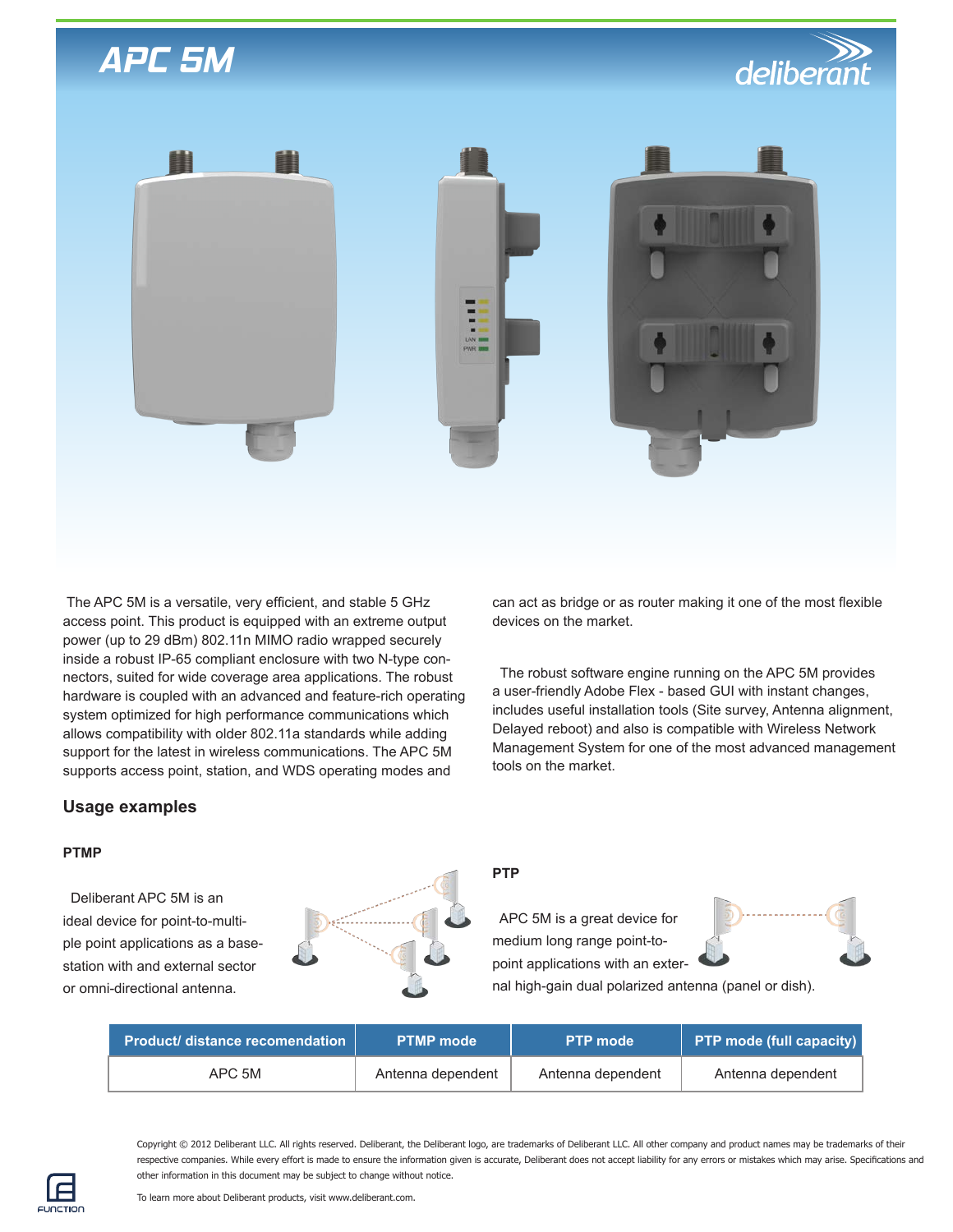# *APC 5M*



### **Wireless**

Radio mode MIMO 2x2 Channel size 20, 40 MHz

Error correction **EXACCORDITY FEC, Selective ARQ** 

Duplexing scheme Time division duplex

WLAN standard **IEEE 802.11 a/n, iPoll (proprietary)** Operating modes **Access point (auto WDS), Station WDS**, iPoll Access Point, iPoll Station Radio frequency band 5.1 - 5.9 GHz (country dependent - FCC 5.745 to 5.825 GHz) Transmit power Up to 29 dBm (country dependent) Receive sensitivity **Varying between** -95 and -75 dBm depending on modulation Modulation schemes 802.11 a/n: OFDM (64-QAM, 16-QAM, QPSK, BPSK) Data rates 802.11 n: 300, 270, 240, 180, 120, 90, 60, 30 Mbps 802.11 a: 54, 48, 36, 24, 18, 12, 9, 6 Mbps

| Receive sensi-<br>tivity (dBm)                         | 802.11 N/<br><b>iPoll</b> | 15 Mbps | 30 Mbps | 45 Mbps | 60 Mbps  | 90 Mbps  | 120 Mbps | 135 Mbps | 150 Mbps |
|--------------------------------------------------------|---------------------------|---------|---------|---------|----------|----------|----------|----------|----------|
|                                                        |                           | $-93$   | $-91$   | -89     | -86      | -83      | $-79$    | $-77$    | $-75$    |
|                                                        |                           | 30 Mbps | 60 Mbps | 90 Mbps | 120 Mbps | 180 Mbps | 240 Mbps | 270 Mbps | 300 Mbps |
|                                                        |                           | $-93$   | -91     | $-89$   | $-86$    | -83      | $-79$    | -77      | $-75$    |
|                                                        | 802.11a                   | 6 Mbps  | 9 Mbps  | 12 Mbps | 18 Mbps  | 24 Mbps  | 36 Mbps  | 48 Mbps  | 54 Mbps  |
|                                                        |                           | $-95$   | -94     | $-92$   | $-90$    | $-87$    | $-84$    | $-79$    | $-77$    |
|                                                        |                           |         |         |         |          |          |          |          |          |
| power<br>έ<br>$\overline{\mathbf{a}}$<br><b>Output</b> | 802.11 N/<br><b>iPoll</b> | 15 Mbps | 30 Mbps | 45 Mbps | 60 Mbps  | 90 Mbps  | 120 Mbps | 135 Mbps | 150 Mbps |
|                                                        |                           | 29      | 29      | 29      | 29       | 28       | 28       | 27       | 27       |
|                                                        |                           | 30 Mbps | 60 Mbps | 90 Mbps | 120 Mbps | 180 Mbps | 240 Mbps | 270 Mbps | 300 Mbps |
|                                                        |                           | 29      | 29      | 29      | 29       | 28       | 28       | 27       | 27       |
|                                                        | 802.11a                   | 6 Mbps  | 9 Mbps  | 12 Mbps | 18 Mbps  | 24 Mbps  | 36 Mbps  | 48 Mbps  | 54 Mbps  |
|                                                        |                           | 29      | 29      | 29      | 29       | 28       | 28       | 27       | 25       |

| <b>Antenna</b>    |                                      |
|-------------------|--------------------------------------|
| <b>Type</b>       | N-connectors for external antenna    |
| Gain              | Antenna dependent                    |
| <b>Wired</b>      |                                      |
| Interface         | 10/100 Base-T, RJ45                  |
|                   |                                      |
| <b>Networking</b> |                                      |
| Operating modes   | Bridge, Router                       |
| <b>WAN</b>        | Static IP, DHCP client, PPPoE client |
| <b>NAT</b>        | Routing w/ or w/o NAT                |
| Static routing    | Supported                            |
| <b>DHCP</b>       | Client, Server, Relay                |
| Port forwarding   | Supported                            |
| <b>VLAN</b>       | Supported for management and data    |

Copyright © 2012 Deliberant LLC. All rights reserved. Deliberant, the Deliberant logo, are trademarks of Deliberant LLC. All other company and product names may be trademarks of their respective companies. While every effort is made to ensure the information given is accurate, Deliberant does not accept liability for any errors or mistakes which may arise. Specifications and other information in this document may be subject to change without notice.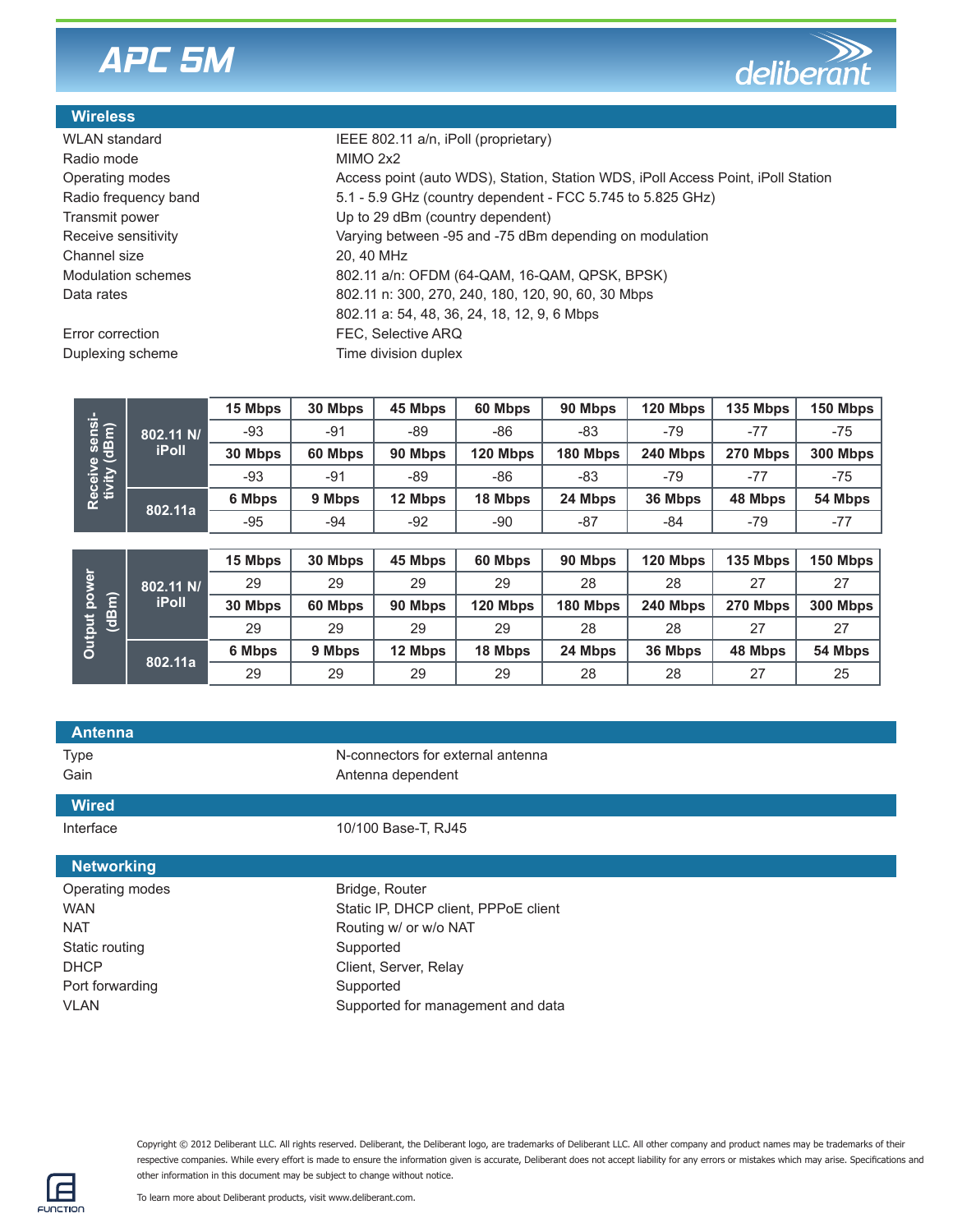



| <b>Softwave</b>                 |                                                                                                                      |
|---------------------------------|----------------------------------------------------------------------------------------------------------------------|
| General                         | Ability to define/limit frequency, channel width, EIRP, modulation                                                   |
| Advanced wireless functionality | ATPC (automatic transmit power control), DFS 3, auto-channel, auto-modulation,                                       |
| Operating mode                  | Router, Bridge                                                                                                       |
| Wireless operating modes        | AP auto WDS, Station, Station WDS, Virtual radios (VSSID), iPoll access point, iPoll client                          |
| Wireless security               | WPA/WPA2 Personal, WPA/WPA2 Enterprise, WACL, User isolation, UAM (web portal<br>authentication)                     |
| <b>Wireless QoS</b>             | <b>WMM</b>                                                                                                           |
| WAN protocols                   | Static IP, DHCP client, PPPoE client                                                                                 |
| <b>Network</b>                  | NAT, static routing, firewall, port forwarding, VLAN, traffic shaping                                                |
| Services                        | DHCP server, SNMP server, NTP client, Alerts, Remote syslog, Wireless and Ethernet statistics, bandwidth limiting    |
| Management                      | HTTP(S) GUI, SSH CLI, SNMP read, WNMS, troubleshooting file, reset via reset tool                                    |
| <b>Tools</b>                    | Site survey, Link test, Antenna alignment, Ping, Traceroute, Spectrum analyzer, delayed                              |
| <b>Physical</b>                 |                                                                                                                      |
| <b>Dimensions</b>               | Length 150 mm (5.9 °), width 115 mm (4.5 °), height 55 mm (2.1 °)                                                    |
| Weight                          | 400 g (16.2 oz)                                                                                                      |
| Power supply                    | 12 - 48 V DC passive PoE                                                                                             |
| Power source                    | 100 - 240 VAC via included adapter                                                                                   |
| Power consumption               | 6.5 W                                                                                                                |
|                                 |                                                                                                                      |
| <b>Environmental</b>            |                                                                                                                      |
| Operating temperature           | $-40^{\circ}$ C (-22 F) ~ +65 $^{\circ}$ C (+149 F)                                                                  |
| Humidity                        | $0 \sim 90$ % (non-condensing)                                                                                       |
| <b>Management</b>               |                                                                                                                      |
| System configuration            | User-friendly web GUI, Command line via SSH, centralized Wireless Network<br>Management System, reset via reset tool |
| System monitoring               | SNMP v1/2c/3 server, Syslogs, system alerts via e-mail and SNMP trap                                                 |
| <b>Regulatory</b>               |                                                                                                                      |
|                                 |                                                                                                                      |
| Certification                   | FCC/CE/Safety/RoHS compliance                                                                                        |

Copyright © 2012 Deliberant LLC. All rights reserved. Deliberant, the Deliberant logo, are trademarks of Deliberant LLC. All other company and product names may be trademarks of their respective companies. While every effort is made to ensure the information given is accurate, Deliberant does not accept liability for any errors or mistakes which may arise. Specifications and other information in this document may be subject to change without notice.